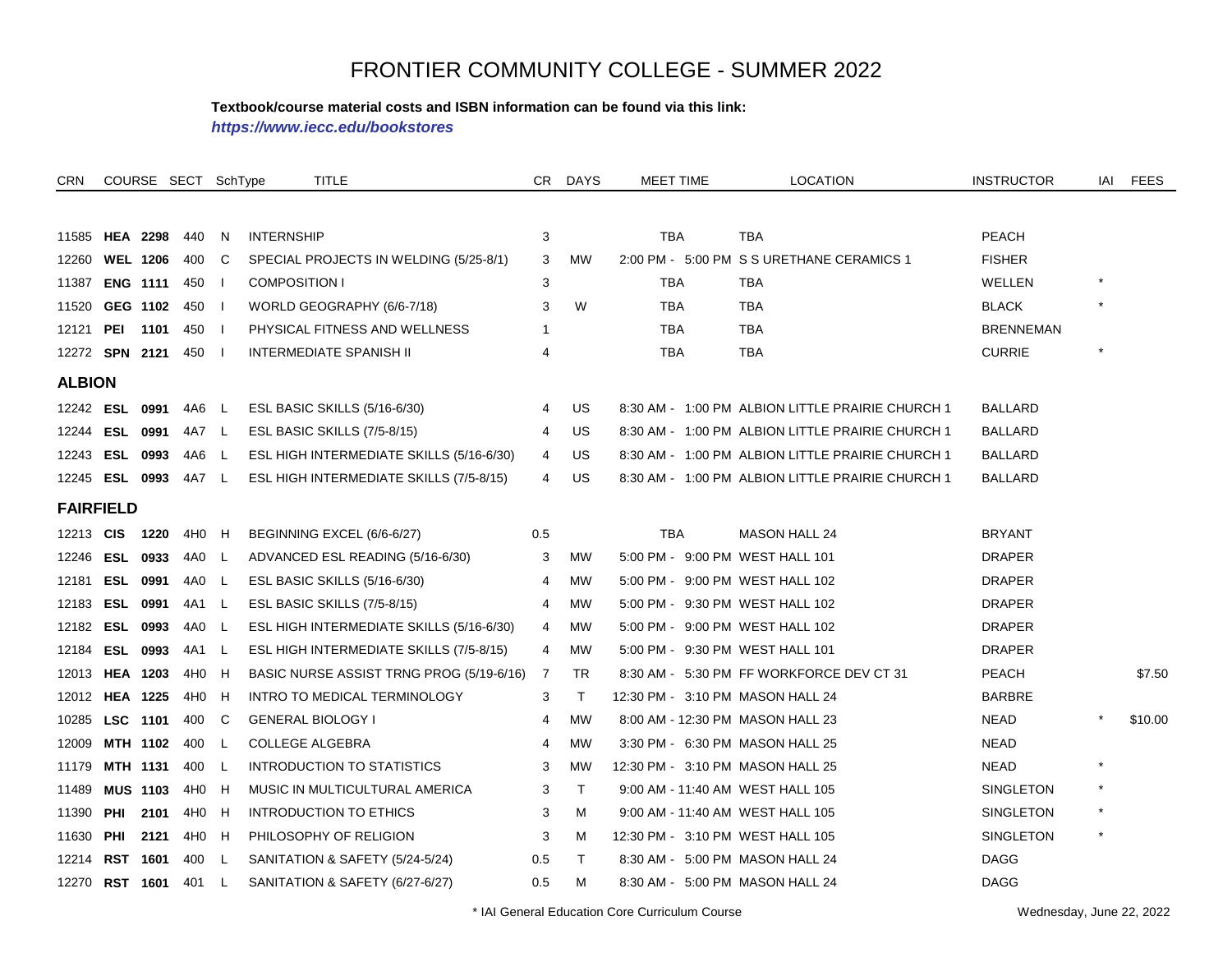| <b>CRN</b>            |                       |          | COURSE SECT SchType |     | TITLE                                    | CR.                      | <b>DAYS</b> | <b>MEET TIME</b>                 | <b>LOCATION</b>                                           | <b>INSTRUCTOR</b> | IAI | <b>FEES</b> |
|-----------------------|-----------------------|----------|---------------------|-----|------------------------------------------|--------------------------|-------------|----------------------------------|-----------------------------------------------------------|-------------------|-----|-------------|
| <b>FAIRFIELD</b>      |                       |          |                     |     |                                          |                          |             |                                  |                                                           |                   |     |             |
|                       | 12017 <b>SOC 2101</b> |          | 400 L               |     | PRINCIPLES OF SOCIOLOGY                  | 3                        | TR          | 9:00 AM - 11:40 AM WEST HALL 103 |                                                           | <b>HARRISON</b>   |     |             |
| 12021                 |                       | SOC 2102 | 400                 | - L | SOCIAL PROBLEMS AND TRENDS               | 3                        | <b>TR</b>   | 3:30 PM - 6:10 PM WEST HALL 103  |                                                           | <b>HARRISON</b>   |     |             |
| 12020 SPE 1101        |                       |          | 400                 | L   | FUND. OF EFFECTIVE SPEAKING              | 3                        | TR          | 12:30 PM - 3:10 PM WEST HALL 102 |                                                           | WELLEN            |     |             |
| 11519 <b>SPE 1101</b> |                       |          | 430                 | - L | FUND. OF EFFECTIVE SPEAKING              | 3                        | <b>MW</b>   | 6:00 PM - 8:40 PM MASON HALL 23  |                                                           | <b>RUSH</b>       |     |             |
| <b>GRAYVILLE</b>      |                       |          |                     |     |                                          |                          |             |                                  |                                                           |                   |     |             |
|                       | 12191 ESL 0991        |          | 4A4                 | L   | ESL BASIC SKILLS (5/16-6/30)             | 4                        | MT          |                                  | 2:00 PM - 6:00 PM GROFF MEMORIAL PUBLIC LIBRARY 1         | <b>CRETORS</b>    |     |             |
| 12193 ESL 0991        |                       |          | 4A5 L               |     | ESL BASIC SKILLS (7/5-8/15)              | 4                        | МT          |                                  | 2:00 PM - 6:30 PM GROFF MEMORIAL PUBLIC LIBRARY 1 CRETORS |                   |     |             |
| 12192 ESL 0993        |                       |          | 4A4                 | L.  | ESL HIGH INTERMEDIATE SKILLS (5/16-6/30) | 4                        | МT          |                                  | 2:00 PM - 6:00 PM GROFF MEMORIAL PUBLIC LIBRARY 1 CRETORS |                   |     |             |
| 12194 ESL 0993        |                       |          | 4A5 L               |     | ESL HIGH INTERMEDIATE SKILLS (7/5-8/15)  | 4                        | МT          |                                  | 2:00 PM - 6:30 PM GROFF MEMORIAL PUBLIC LIBRARY 1 CRETORS |                   |     |             |
| <b>NURSING</b>        |                       |          |                     |     |                                          |                          |             |                                  |                                                           |                   |     |             |
|                       | 12014 NUR 1203        |          | 540                 | C   | CLINICAL NURSING (5/17-7/7)              | 6                        | <b>TWR</b>  |                                  | 8:30 AM - 3:30 PM CLEMENCE ELIZABETH COX HALL 105 DOUGLAS |                   |     | \$109.00    |
|                       | 12015 <b>NUR 1203</b> |          | 541                 | C   | CLINICAL NURSING (5/17-7/7)              | 6                        | <b>TWR</b>  |                                  | 8:30 AM - 3:30 PM CLEMENCE ELIZABETH COX HALL 105 DOUGLAS |                   |     | \$109.00    |
| 12016 NUR 1206        |                       |          | 54H H               |     | PRACTICAL NURSE REVIEW COURSE (5/17-7/   | $\overline{\phantom{1}}$ |             | <b>TBA</b>                       | <b>TBA</b>                                                | <b>DOUGLAS</b>    |     | \$75.00     |
| <b>OLNEY</b>          |                       |          |                     |     |                                          |                          |             |                                  |                                                           |                   |     |             |
| 12186 ESL 0991        |                       |          | 4A2                 | H   | ESL BASIC SKILLS (5/16-6/30)             | 4                        | <b>MW</b>   |                                  | 5:00 PM - 9:00 PM WATTLEWORTH HALL 210                    | <b>KLINGLER</b>   |     |             |
| 12189 ESL 0991        |                       |          | 4A3                 | H   | ESL BASIC SKILLS (7/5-8/15)              | 4                        | <b>MW</b>   |                                  | 5:00 PM - 9:00 PM WATTLEWORTH HALL 210                    | <b>KLINGLER</b>   |     |             |
| 12187 ESL 0993        |                       |          | 4A2                 | H   | ESL HIGH INTERMEDIATE SKILLS (5/16-6/30) | 4                        | МW          |                                  | 5:00 PM - 9:00 PM WATTLEWORTH HALL 210                    | <b>KLINGLER</b>   |     |             |
| 12190 ESL 0993        |                       |          | 4A3 H               |     | ESL HIGH INTERMEDIATE SKILLS (7/5-8/15)  | 4                        | <b>MW</b>   |                                  | 5:00 PM - 9:00 PM WATTLEWORTH HALL 210                    | <b>KLINGLER</b>   |     |             |
| <b>WEB</b>            |                       |          |                     |     |                                          |                          |             |                                  |                                                           |                   |     |             |
|                       | 10018 ACC 1101        |          | 1W0 W               |     | APPLIED ACCOUNTING                       | 4                        |             | TBA                              | <b>TBA</b>                                                | MAYHALL           |     |             |
| 11362 ACC 1202        |                       |          | 200                 | W   | QUICKBOOKS I (6/6-6/30)                  | 2                        |             | <b>TBA</b>                       | <b>TBA</b>                                                | <b>KENDALL</b>    |     |             |
| 11363 ACC 1203        |                       |          | 200                 | W   | QUICKBOOKS II (7/1-8/1)                  | 2                        |             | <b>TBA</b>                       | <b>TBA</b>                                                | <b>KENDALL</b>    |     |             |
|                       | 10311 ACC 2101        |          | 200                 | W   | <b>FINANCIAL ACCOUNTING</b>              | 4                        |             | <b>TBA</b>                       | <b>TBA</b>                                                | <b>URFER</b>      |     |             |
| 10312 ACC 2102        |                       |          | 200                 | W   | MANAGERIAL ACCOUNTING                    | 4                        |             | <b>TBA</b>                       | <b>TBA</b>                                                | <b>URFER</b>      |     |             |
| 10102 ART 1113        |                       |          | 3W0                 | W.  | INTRODUCTION TO DRAWING                  | 3                        |             | <b>TBA</b>                       | <b>TBA</b>                                                | <b>CONN</b>       |     |             |
|                       | 10440 ART 1117        |          | 200                 | W   | INTRODUCTION TO PHOTOGRAPHY              | 3                        |             | <b>TBA</b>                       | <b>TBA</b>                                                | SANDY             |     |             |
|                       | 10019 ART 1141        |          | 1W0 W               |     | <b>CINEMA APPRECIATION</b>               | 3                        |             | <b>TBA</b>                       | <b>TBA</b>                                                | <b>WHITE</b>      |     |             |
| 10103 ART 1181        |                       |          | 3W0 W               |     | ART HISTORY I                            | 3                        |             | TBA                              | TBA                                                       | <b>CONN</b>       |     |             |
| 10104                 |                       | ART 2181 | 3W0 W               |     | <b>ART HISTORY II</b>                    | 3                        |             | TBA                              | <b>TBA</b>                                                | <b>CONN</b>       |     |             |
|                       | 10968 BMG 2103        |          | 3W0 W               |     | BUSINESS STATISTICS (6/6-7/18)           | 3                        |             | <b>TBA</b>                       | <b>TBA</b>                                                | <b>BROWN</b>      |     |             |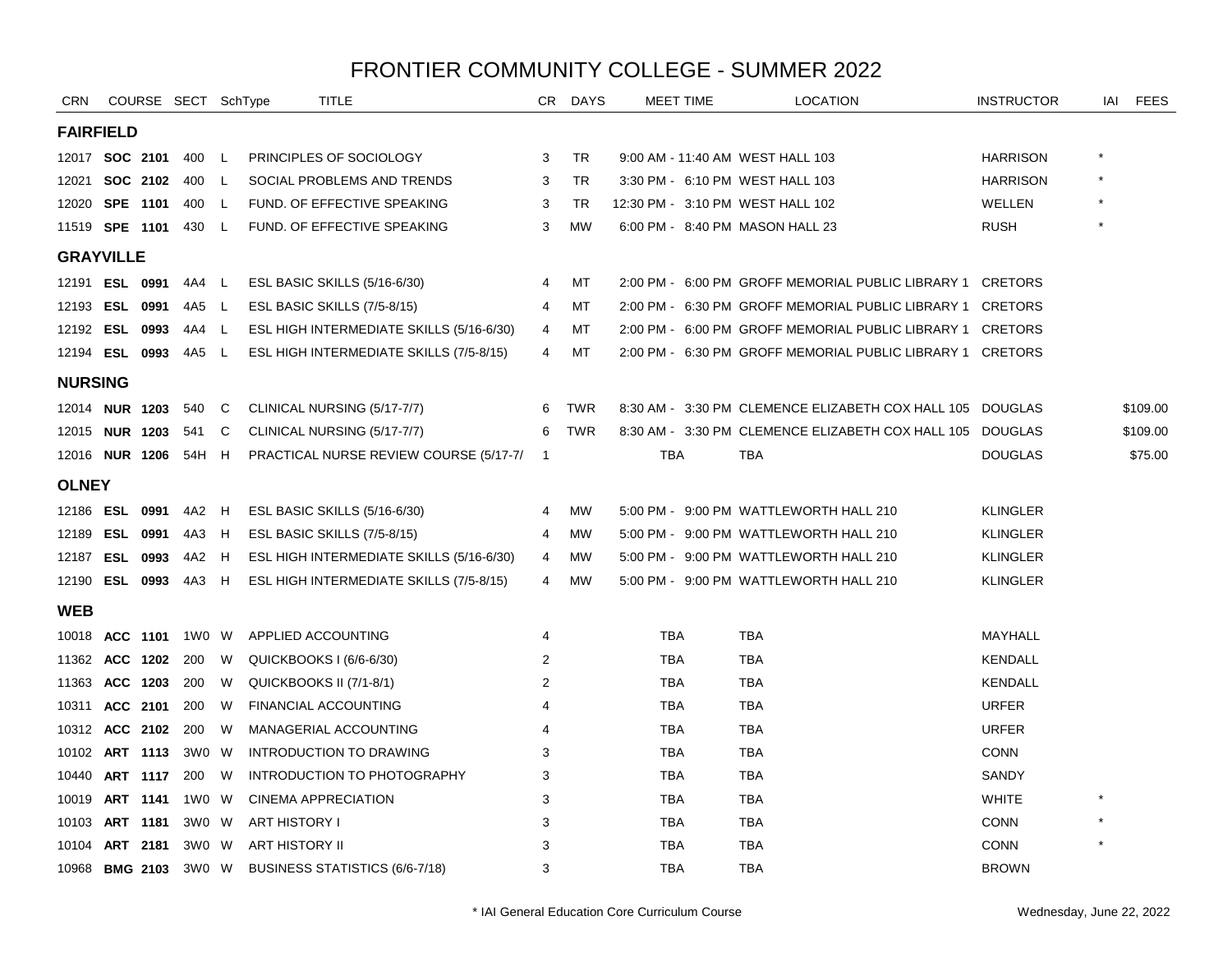| <b>CRN</b> |                 |      | COURSE SECT SchType |   | <b>TITLE</b>                                 |                | CR DAYS | <b>MEET TIME</b> |            | <b>LOCATION</b> | <b>INSTRUCTOR</b>  | IAI     | <b>FEES</b> |
|------------|-----------------|------|---------------------|---|----------------------------------------------|----------------|---------|------------------|------------|-----------------|--------------------|---------|-------------|
| <b>WEB</b> |                 |      |                     |   |                                              |                |         |                  |            |                 |                    |         |             |
| 10271      | <b>BMG 2204</b> |      | 3W0 W               |   | HUMAN RESOURCE MANAGEMENT                    | 3              |         | <b>TBA</b>       | <b>TBA</b> |                 | <b>BAKER</b>       |         |             |
| 10317      | <b>BOC 2202</b> |      | 200                 | W | PROFESSIONAL PORTFOLIO                       | 2              |         | <b>TBA</b>       | <b>TBA</b> |                 | MAYHALL            |         |             |
| 11060      | <b>BUS 1101</b> |      | 4W0 W               |   | <b>INTRODUCTION TO BUSINESS</b>              | 3              |         | <b>TBA</b>       | <b>TBA</b> |                 | <b>RESOR</b>       |         |             |
| 10319      | <b>BUS 2101</b> |      | 200                 | W | <b>BUSINESS LAW 1</b>                        | 3              |         | TBA              | TBA        |                 | <b>URFER</b>       |         |             |
| 11426      | CHM 1115        |      | 3W0 W               |   | CHEMISTRY AND SOCIETY                        | 4              |         | TBA              | TBA        |                 | <b>GEMEINHARDT</b> |         |             |
| 10031      | <b>CHM 1120</b> |      | 3W0 W               |   | <b>INTRODUCTORY CHEMISTRY</b>                | 5              |         | <b>TBA</b>       | <b>TBA</b> |                 | <b>BRUCK</b>       |         |             |
| 10032      | CHM 1130        |      | 3W0 W               |   | <b>GENERAL CHEMISTRY I</b>                   | 5              |         | <b>TBA</b>       | <b>TBA</b> |                 | <b>GEMEINHARDT</b> | $\star$ |             |
| 11702      | CHM 1132        |      | 3W0 W               |   | <b>GENERAL CHEMISTRY II</b>                  | 5              |         | <b>TBA</b>       | <b>TBA</b> |                 | <b>BRUCK</b>       |         |             |
| 11991      | <b>CIS</b>      | 1104 | 200                 | W | INTRO LEARNING SERVICES ONLINE (5/9-6/30 0.5 |                |         | <b>TBA</b>       | <b>TBA</b> |                 | <b>BENNETT</b>     |         |             |
| 12185      | <b>CIS</b>      | 1104 | 3W0 W               |   | INTRO LEARNING SERVICES ONLINE (7/5-9/2) 0.5 |                |         | TBA              | <b>TBA</b> |                 | <b>HALLAM</b>      |         |             |
| 12188      | <b>CIS</b>      | 1104 | 4W0 W               |   | INTRO LEARNING SERVICES ONLINE (7/5-9/2) 0.5 |                |         | TBA              | TBA        |                 | <b>HALLAM</b>      |         |             |
| 12208      | <b>CIS</b>      | 1104 | 1W0 W               |   | INTRO LEARNING SERVICES ONLINE (7/5-9/2) 0.5 |                |         | TBA              | TBA        |                 | <b>HALLAM</b>      |         |             |
| 10324      | <b>DAP</b>      | 1201 | 200                 | W | <b>BUSINESS COMPUTER SYSTEMS</b>             | 3              |         | <b>TBA</b>       | <b>TBA</b> |                 | <b>BENNETT</b>     |         |             |
| 10326      | <b>DAP</b>      | 2202 | 200                 | W | <b>WORD PROCESSING I</b>                     | 3              |         | <b>TBA</b>       | <b>TBA</b> |                 | MAYHALL            |         |             |
| 12049      | <b>ECD</b>      | 1202 | 3W0                 | W | CHILDHOOD TEACHING TECH I                    | 4              |         | <b>TBA</b>       | <b>TBA</b> |                 | <b>CADWALADER</b>  |         |             |
| 10238      | <b>ECD</b>      | 1203 | 3W0 W               |   | HEALTH AND SAFETY OF CHILDREN                | 3              |         | <b>TBA</b>       | <b>TBA</b> |                 | <b>CADWALADER</b>  |         |             |
| 11512      | ECD 1257        |      | 3W0 W               |   | EXPLORING THE ARTS (6/6-7/18)                | 1              |         | <b>TBA</b>       | <b>TBA</b> |                 | CADWALADER         |         |             |
| 10237      | ECD 2201        |      | 3W0 W               |   | ADM CHILDHOOD FACILITIES                     | 4              |         | <b>TBA</b>       | <b>TBA</b> |                 | CADWALADER         |         |             |
| 10990      | <b>ECN 1101</b> |      | 3W0 W               |   | INTRODUCTION TO ECONOMICS (6/6-7/18)         | 3              |         | <b>TBA</b>       | <b>TBA</b> |                 | <b>MCMURRAY</b>    |         |             |
| 10021      | <b>ECN 2101</b> |      | 1W0 W               |   | PRINCIPLES OF MACROECONOMICS                 | 3              |         | <b>TBA</b>       | TBA        |                 | MAYHALL            |         |             |
| 10327      | <b>ECN 2102</b> |      | 200                 | W | PRINCIPLES OF MICROECONOMICS                 | 3              |         | <b>TBA</b>       | <b>TBA</b> |                 | <b>KENDALL</b>     |         |             |
| 10328      | EDU 1101        |      | 200                 | W | <b>CULTURAL DIVERSITY</b>                    | 3              |         | TBA              | <b>TBA</b> |                 | <b>SWINSON</b>     |         |             |
| 11415      | EDU 1102        |      | 3W0                 | W | <b>BASIC ACT FOR ELEM/SEC SCHOOLS</b>        | 3              |         | <b>TBA</b>       | <b>TBA</b> |                 | <b>CADWALADER</b>  |         |             |
| 12084      | <b>EDU 1600</b> |      | 4W0 W               |   | BASIC PEDAGOGICAL PRACTICES (6/29-8/24)      | $\overline{1}$ |         | <b>TBA</b>       | <b>TBA</b> |                 | <b>AMBROSE</b>     |         |             |
| 11967      | <b>ENG 1101</b> |      | 200                 | W | INTRODUCTION TO COMPOSITION                  | 3              |         | <b>TBA</b>       | <b>TBA</b> |                 | <b>PAYNE</b>       |         |             |
| 10985      | <b>ENG 1111</b> |      | 3W1                 | W | <b>COMPOSITION I</b>                         | 3              |         | <b>TBA</b>       | <b>TBA</b> |                 | ZIMMERMAN          |         |             |
| 10022      | <b>ENG 1121</b> |      | 1W0 W               |   | <b>COMPOSITION &amp; ANALYSIS</b>            | 3              |         | <b>TBA</b>       | <b>TBA</b> |                 | WHITE              |         |             |
| 10333      | <b>ENG 1201</b> |      | 200                 | W | <b>COMMUNICATIONS</b>                        | 3              |         | <b>TBA</b>       | <b>TBA</b> |                 | <b>MULVEY</b>      |         |             |
| 10334      | <b>ENG 1212</b> |      | 200                 | W | <b>TECHNICAL WRITING</b>                     | 3              |         | <b>TBA</b>       | <b>TBA</b> |                 | <b>KENDALL</b>     |         |             |
| 10322      | GEG 1103        |      | 1W0 W               |   | INTRODUCTORY METEOROLOGY                     | 3              |         | <b>TBA</b>       | <b>TBA</b> |                 | <b>MATTHEWS</b>    |         |             |
| 11488      | GEL 1110        |      | 3W0                 | W | <b>GENERAL GEOLOGY</b>                       | 3              |         | <b>TBA</b>       | <b>TBA</b> |                 | <b>HNETKOVSKY</b>  |         |             |
| 10337      | <b>GEN 2297</b> |      | 200                 | W | <b>EMPLOYMENT SKILLS</b>                     | $\overline{2}$ |         | <b>TBA</b>       | <b>TBA</b> |                 | <b>KENDALL</b>     |         |             |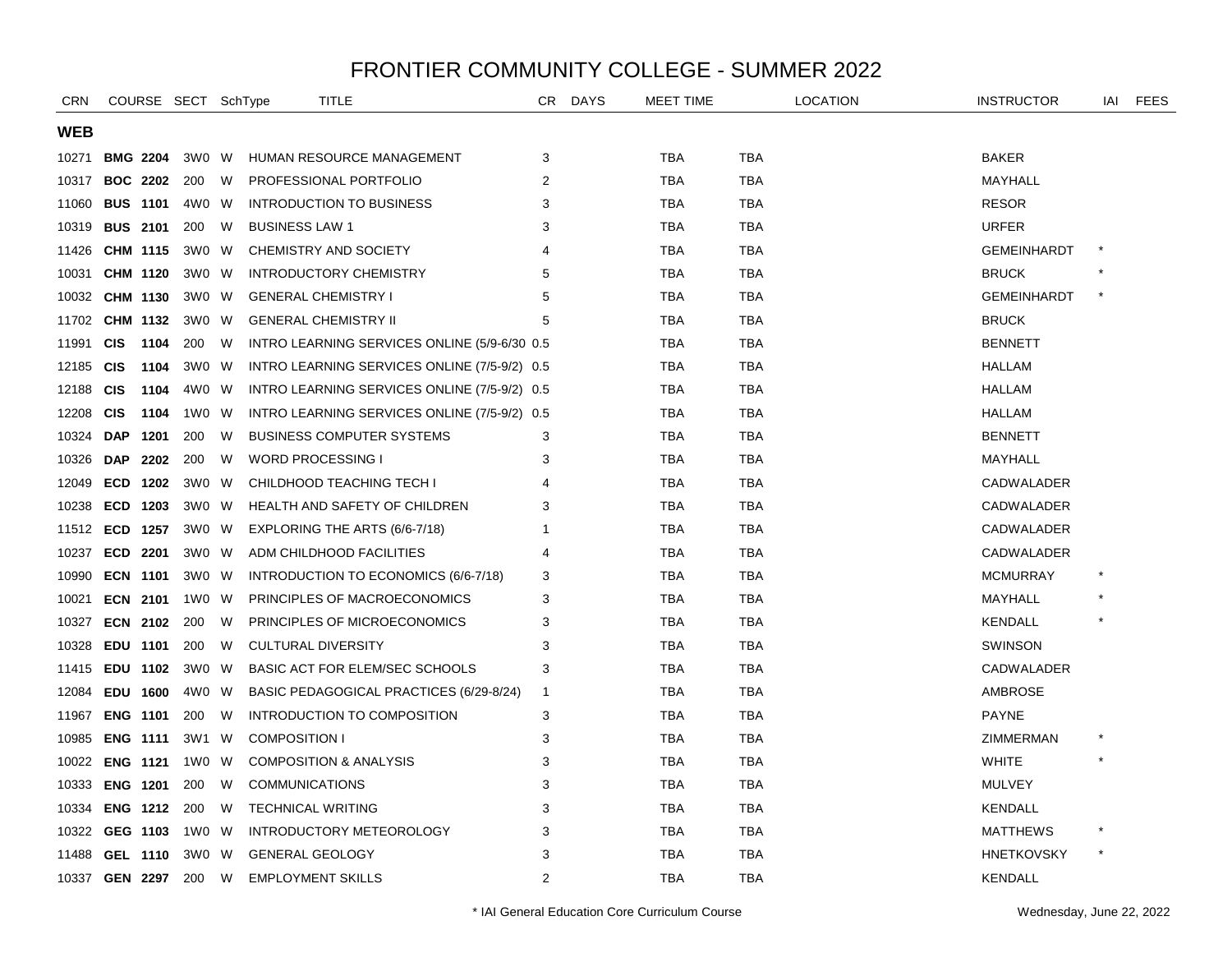| <b>CRN</b>     |                 |                 | COURSE SECT SchType |   | <b>TITLE</b>                               | CR | <b>DAYS</b> | <b>MEET TIME</b> |            | <b>LOCATION</b> | <b>INSTRUCTOR</b> | IAI         | FEES |
|----------------|-----------------|-----------------|---------------------|---|--------------------------------------------|----|-------------|------------------|------------|-----------------|-------------------|-------------|------|
| WEB            |                 |                 |                     |   |                                            |    |             |                  |            |                 |                   |             |      |
| 10338          | <b>HEA 1225</b> |                 | 200                 | W | INTRO TO MEDICAL TERMINOLOGY               | 3  |             | <b>TBA</b>       | <b>TBA</b> |                 | MAYHALL           |             |      |
| 11957          |                 | <b>HEA 1231</b> | 3W0                 | W | MOTOR BEHAVIOR (5/23-7/14)                 | 3  |             | <b>TBA</b>       | <b>TBA</b> |                 | GILL              |             |      |
| 12065 HEC 1101 |                 |                 | 4W0 W               |   | <b>NUTRITION</b>                           | 3  |             | <b>TBA</b>       | <b>TBA</b> |                 | <b>FIEBER</b>     |             |      |
| 10344          | HIS             | 1104            | 200                 | W | <b>HISTORY OF EASTERN CIVIL I</b>          | 4  |             | <b>TBA</b>       | <b>TBA</b> |                 | <b>DENTON</b>     |             |      |
| 11061          | <b>HIS</b>      | 1111            | 4W0                 | W | WESTERN CIV BEFORE 1600 AD (6/6-7/18)      | 3  |             | <b>TBA</b>       | <b>TBA</b> |                 | <b>BLACK</b>      |             |      |
| 10345          | HIS             | 1112            | 200                 | W | WESTERN CIV AFTER 1600 AD                  | 3  |             | <b>TBA</b>       | <b>TBA</b> |                 | <b>DENTON</b>     |             |      |
| 10991          | HIS             | 1120            | 3W0                 | W | WORLD HISTORY TO 1500 (6/6-7/18)           | 3  |             | <b>TBA</b>       | <b>TBA</b> |                 | <b>MCMURRAY</b>   |             |      |
| 10992 HIS      |                 | 1121            | 3W0 W               |   | WORLD HISTORY SINCE 1500 (6/6-7/18)        | 3  |             | <b>TBA</b>       | <b>TBA</b> |                 | <b>MCMURRAY</b>   |             |      |
| 10346          | HIS             | 2101            | 200                 | W | U.S. HISTORY TO 1877                       | 3  |             | <b>TBA</b>       | TBA        |                 | <b>DENTON</b>     |             |      |
| 11151          | HIS             | 2102            | 200                 | W | U.S. HISTORY SINCE 1877                    | 3  |             | <b>TBA</b>       | <b>TBA</b> |                 | <b>DENTON</b>     |             |      |
| 10349          | HIS             | 2103            | 200                 | W | <b>ILLINOIS HISTORY</b>                    | 3  |             | <b>TBA</b>       | TBA        |                 | <b>DENTON</b>     |             |      |
| 10995 HIS      |                 | 2124            | 3W0                 | W | CONTEMP HISTORY: U.S SINCE 1945 (6/6-7/18) | 3  |             | <b>TBA</b>       | <b>TBA</b> |                 | <b>MCMURRAY</b>   |             |      |
| 11975 HUM 2151 |                 |                 | 1W0 W               |   | <b>INTRO TO ASIAN CULTURE</b>              | 3  |             | <b>TBA</b>       | TBA        |                 | <b>BOYCE</b>      |             |      |
| 10486          | INM             | 1221            | 200                 | W | <b>INTRO TO HVACR</b>                      | 2  |             | <b>TBA</b>       | <b>TBA</b> |                 | <b>MARSHALL</b>   |             |      |
| 10488          | INM             | 2210            | 200                 | W | OCCUPATIONAL SAFETY (OSHA)                 | 2  |             | <b>TBA</b>       | <b>TBA</b> |                 | <b>MARSHALL</b>   |             |      |
| 11121          | LIT.            | 2101            | 1W0                 | W | <b>INTRODUCTION TO LITERATURE</b>          | 3  |             | <b>TBA</b>       | TBA        |                 | <b>YORK</b>       |             |      |
| 10350          | LIT.            | 2135            | 200                 | W | <b>WOMEN IN LITERATURE</b>                 | 3  |             | TBA              | <b>TBA</b> |                 | <b>PAYNE</b>      |             |      |
| 10096          | <b>LIT</b>      | 2143            | 3W0 W               |   | UNDERSTANDING THE SHORT STORY              | 3  |             | <b>TBA</b>       | <b>TBA</b> |                 | <b>SHANER</b>     |             |      |
| 10155 LSC 1101 |                 |                 | 4W0 W               |   | <b>GENERAL BIOLOGY I</b>                   | 4  |             | <b>TBA</b>       | <b>TBA</b> |                 | <b>HNETKOVSKY</b> | $\star$     |      |
| 12036          |                 | LSC 1103        | 3W0 W               |   | <b>GENERAL BOTANY</b>                      | 4  |             | <b>TBA</b>       | TBA        |                 | <b>ROBB</b>       |             |      |
| 10536          |                 | LSC 1105        | 200                 | W | ENVIRONMENTAL BIOLOGY                      | 4  |             | <b>TBA</b>       | TBA        |                 | <b>BERGBOWER</b>  | ${}^{\ast}$ |      |
| 12037          |                 | LSC 1106        | 3W0                 | W | <b>INTRODUCTION TO BIOLOGY</b>             | 4  |             | <b>TBA</b>       | <b>TBA</b> |                 | <b>ROBB</b>       |             |      |
| 11152          |                 | LSC 1107        | 200                 | W | <b>INTRODUCTION TO HUMAN GENETICS</b>      | 3  |             | <b>TBA</b>       | <b>TBA</b> |                 | <b>BERGBOWER</b>  | $\star$     |      |
| 10156          |                 | LSC 2110        | 4W0 W               |   | <b>GENERAL MICROBIOLOGY</b>                | 4  |             | <b>TBA</b>       | TBA        |                 | <b>HNETKOVSKY</b> |             |      |
| 12217          |                 | LSC 2110        | 4W1 W               |   | <b>GENERAL MICROBIOLOGY</b>                | 4  |             | <b>TBA</b>       | <b>TBA</b> |                 | <b>HNETKOVSKY</b> |             |      |
| 10157          |                 | LSC 2111        | 4W0 W               |   | HUMAN ANATOMY & PHYSIOLOGY I               |    |             | <b>TBA</b>       | <b>TBA</b> |                 | <b>HNETKOVSKY</b> |             |      |
| 10159          |                 | LSC 2112        | 4W0 W               |   | HUMAN ANATOMY & PHYSIOLOGY II              | 4  |             | <b>TBA</b>       | <b>TBA</b> |                 | <b>HNETKOVSKY</b> |             |      |
| 10353          |                 | <b>MED 2209</b> | 200                 | W | ADVANCED CODING                            | 4  |             | <b>TBA</b>       | <b>TBA</b> |                 | <b>KRAGER</b>     |             |      |
| 10354          |                 | <b>MED 2211</b> | 200                 | W | <b>CERTIFICATION PREP</b>                  | 1  |             | <b>TBA</b>       | <b>TBA</b> |                 | MAYHALL           |             |      |
| 10356          |                 | <b>MED 2298</b> | 200                 | W | <b>CODING PRACTICUM</b>                    | 3  |             | <b>TBA</b>       | <b>TBA</b> |                 | MAYHALL           |             |      |
| 10970          |                 | MTH 1102        | 3W0                 | W | COLLEGE ALGEBRA (6/6-7/18)                 |    |             | <b>TBA</b>       | <b>TBA</b> |                 | <b>BROWN</b>      |             |      |
| 11264 MTH 1102 |                 |                 | 3W1 W               |   | COLLEGE ALGEBRA (6/6-7/18)                 | 4  |             | <b>TBA</b>       | <b>TBA</b> |                 | <b>BROWN</b>      |             |      |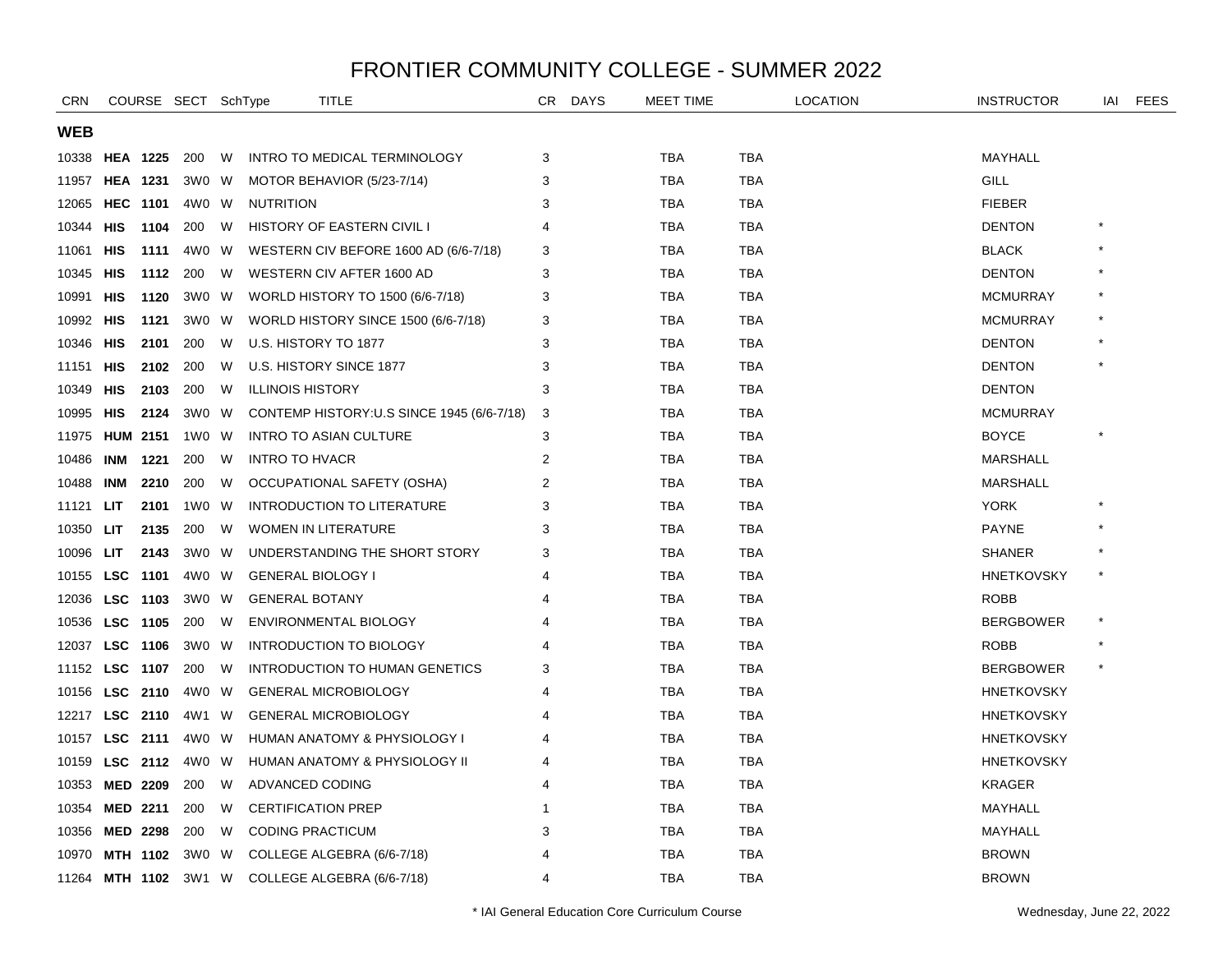| <b>CRN</b> |                 |      | COURSE SECT SchType |   | <b>TITLE</b>                             | CR | <b>DAYS</b> | <b>MEET TIME</b> |            | <b>LOCATION</b> | <b>INSTRUCTOR</b>  | IAI | <b>FEES</b> |
|------------|-----------------|------|---------------------|---|------------------------------------------|----|-------------|------------------|------------|-----------------|--------------------|-----|-------------|
| WEB        |                 |      |                     |   |                                          |    |             |                  |            |                 |                    |     |             |
| 10971      | MTH 1103        |      | 3W0 W               |   | LIBERAL ARTS MATH (6/6-7/18)             | 3  |             | <b>TBA</b>       | <b>TBA</b> |                 | <b>BROWN</b>       |     |             |
| 10972      | <b>MTH 1104</b> |      | 3W0 W               |   | QUANTITATIVE REASONING (6/6-7/18)        | 3  |             | <b>TBA</b>       | TBA        |                 | <b>BROWN</b>       |     |             |
| 10973      | <b>MTH 1105</b> |      | 3W0 W               |   | TRIGONOMETRY (6/6-7/18)                  | 3  |             | <b>TBA</b>       | <b>TBA</b> |                 | <b>BROWN</b>       |     |             |
| 12173      | MTH 1121        |      | 1W0                 | W | <b>MATHEMATICS FOR ELE. MAJORS</b>       | 4  |             | <b>TBA</b>       | <b>TBA</b> |                 | <b>SCHUCKER</b>    |     |             |
| 10974      | <b>MTH 1131</b> |      | 3W0                 | W | INTRODUCTION TO STATISTICS (6/6-7/18)    | 3  |             | <b>TBA</b>       | <b>TBA</b> |                 | <b>BROWN</b>       |     |             |
| 10358      | <b>MTH 1151</b> |      | 200                 | W | <b>FINITE MATHEMATICS</b>                | 3  |             | <b>TBA</b>       | TBA        |                 | <b>BOHNHOFF</b>    |     |             |
| 10310      | MTH 1152        |      | 200                 | W | APPLIED CALCULUS                         | 4  |             | <b>TBA</b>       | TBA        |                 | <b>BOHNHOFF</b>    |     |             |
| 10975      | MTH 1171        |      | 3WO W               |   | CALC. & ANALYTIC GEOMETRY I (6/6-7/18)   | 5  |             | <b>TBA</b>       | <b>TBA</b> |                 | <b>BROWN</b>       |     |             |
| 10976      | MTH 1172        |      | 3W0 W               |   | CALC. & ANALYTIC GEOMETRY II (6/6-7/18)  | 5  |             | <b>TBA</b>       | <b>TBA</b> |                 | <b>BROWN</b>       |     |             |
| 10129      | <b>MTH 1201</b> |      | 1W0 W               |   | TECHNICAL MATHEMATICS                    | 4  |             | <b>TBA</b>       | TBA        |                 | <b>MATTHEWS</b>    |     |             |
| 10977      | MTH 2173        |      | 3W0                 | W | CALC. & ANALYTIC GEOMETRY III (6/6-7/18) | 4  |             | <b>TBA</b>       | TBA        |                 | <b>BROWN</b>       |     |             |
| 10308      | <b>MUS 1101</b> |      | 201                 | W | MUSIC APPRECIATION                       | 3  |             | <b>TBA</b>       | TBA        |                 | <b>PITTMAN</b>     |     |             |
| 10966      | <b>MUS 1101</b> |      | 200                 | W | MUSIC APPRECIATION (5/16-6/3)            | 3  |             | <b>TBA</b>       | <b>TBA</b> |                 | <b>PITTMAN</b>     |     |             |
| 10127      | <b>MUS 1102</b> |      | 1W0 W               |   | <b>HISTORY OF AMERICAN MUSIC</b>         | 3  |             | <b>TBA</b>       | <b>TBA</b> |                 | <b>PATILLA</b>     |     |             |
| 11713      | <b>MUS 1103</b> |      | 3W0                 | W | MUSIC IN MULTICULTURAL AMERICA           | 3  |             | <b>TBA</b>       | TBA        |                 | <b>STROUGHMATT</b> |     |             |
| 10307      | <b>PEG 1137</b> |      | 200                 | W | FIRST AID & SAFETY EDUCATION             | 3  |             | <b>TBA</b>       | <b>TBA</b> |                 | <b>BARBEE</b>      |     |             |
| 10010      | PHI             | 2101 | 1W0                 | W | <b>INTRODUCTION TO ETHICS</b>            | 3  |             | <b>TBA</b>       | <b>TBA</b> |                 | <b>BOYCE</b>       |     |             |
| 10024      | PHI             | 2141 | 1W0 W               |   | ETHICS IN MED. COMM.                     | 3  |             | <b>TBA</b>       | <b>TBA</b> |                 | <b>ROY</b>         |     |             |
| 10255      | PHY 1120        |      | 3W0 W               |   | PHYSICS I                                | 5  |             | <b>TBA</b>       | TBA        |                 | <b>KING</b>        |     |             |
| 10256      | PHY 2110        |      | 3W0                 | W | <b>GENERAL PHYSICS I</b>                 | 5  |             | <b>TBA</b>       | TBA        |                 | <b>KING</b>        |     |             |
| 10993      | <b>PLS</b> 1101 |      | 3W0                 | W | INTRO TO POLITICAL SCIENCE (6/6-7/18)    | 3  |             | <b>TBA</b>       | TBA        |                 | <b>MCMURRAY</b>    |     |             |
| 10304      | <b>PLS</b> 2101 |      | 200                 | W | GOVERNMENT OF THE U.S.                   | 3  |             | <b>TBA</b>       | TBA        |                 | <b>DENTON</b>      |     |             |
| 10026      | <b>PSC 1101</b> |      | 1W0                 | W | <b>INTRO TO PHYSICAL SCIENCE</b>         | 4  |             | <b>TBA</b>       | <b>TBA</b> |                 | <b>BROWN</b>       |     |             |
| 10302      | <b>PSY 1101</b> |      | 201                 | W | <b>GENERAL PSYCHOLOGY I</b>              | 3  |             | <b>TBA</b>       | <b>TBA</b> |                 | <b>HORTIN</b>      |     |             |
| 11723      | <b>PSY 1101</b> |      | 202                 | W | <b>GENERAL PSYCHOLOGY I</b>              | 3  |             | <b>TBA</b>       | <b>TBA</b> |                 | <b>HORTIN</b>      |     |             |
| 12257      | <b>PSY 1101</b> |      | 3W1                 | W | <b>GENERAL PSYCHOLOGY I</b>              | 3  |             | <b>TBA</b>       | TBA        |                 | <b>TRAPP</b>       |     |             |
| 12216      | <b>PSY 2104</b> |      | 1W0 W               |   | CHILD PSYCHOLOGY                         | 3  |             | <b>TBA</b>       | <b>TBA</b> |                 | <b>THORSEN</b>     |     |             |
| 10301      | <b>PSY 2109</b> |      | 200                 | W | HUMAN GROWTH AND DEVELOPMENT             | 3  |             | <b>TBA</b>       | <b>TBA</b> |                 | <b>HORTIN</b>      |     |             |
| 10144      | SOC 2101        |      | 1W0                 | W | PRINCIPLES OF SOCIOLOGY                  | 3  |             | <b>TBA</b>       | <b>TBA</b> |                 | <b>THORSEN</b>     |     |             |
| 10293      | SOC 2102        |      | 200                 | W | SOCIAL PROBLEMS AND TRENDS               | 3  |             | <b>TBA</b>       | TBA        |                 | <b>DENTON</b>      |     |             |
| 10145      | SOC 2104        |      | 1W0                 | W | <b>DEATH &amp; DYING</b>                 | 3  |             | <b>TBA</b>       | TBA        |                 | <b>THORSEN</b>     |     |             |
|            | 11199 SPE 1101  |      | 3W0 W               |   | FUND. OF EFFECTIVE SPEAKING              | 3  |             | <b>TBA</b>       | <b>TBA</b> |                 | <b>MCDONALD</b>    |     |             |